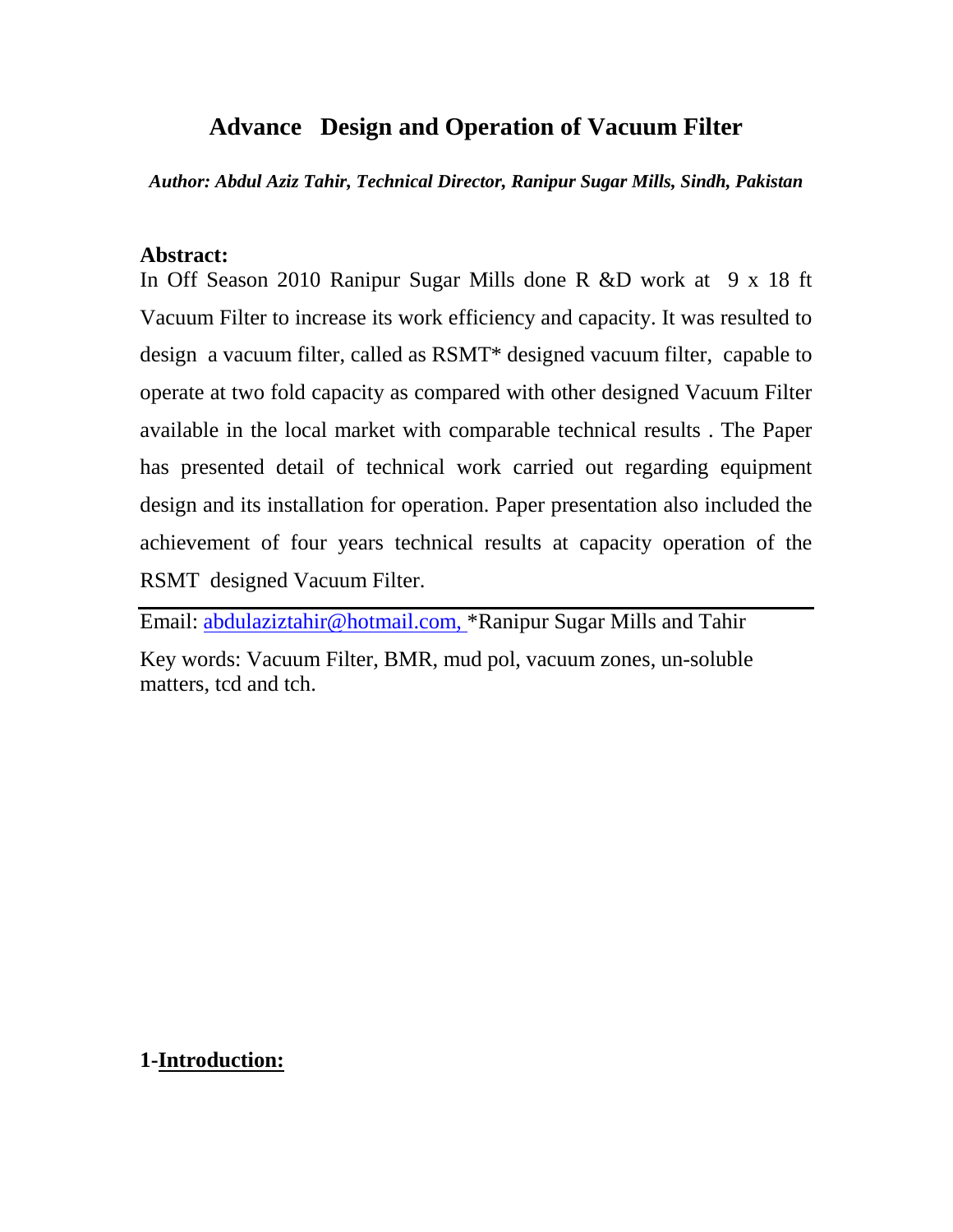In 1998,Current Management taken over the charge of Consolidated Sugar Mills and re-started it with new name of*Ranipur Sugar Mills (Pvt) ltd,*It has capacity of 4000 tcd. At Vacuum FilterStation two FCB designed vacuum filters of 9x18 ft size are installed. Till crushing season 2009-10, at normal crushing level both filterswere remained in operation.During off season 2009, it was decided to do BMR activitiesat Vacuum Filter Station. In follow up all kind of line sizes, vacuum leakages in the system, Cascade condenser design and its leg sealing height, high and low vacuum juice collection and separation tank sizes and their sealing leg height were thoroughly examined and done all the best. Check up and maintenance of vacuum pumps was carried out as per standard design parameters. During season 2009-10, standard operating practices and procedures were followed and maintained though out the season. With the all good efforts, mud pol on the average for the season was reduced from 4.36 % to 3.03 % as compared with the average of previous 3 seasons. During running season 2009-10 many other bottle necks hindering in the reduction of the mud polwere also, observed, as listed below:

#### **i- High vacuum problem:**

With the operation of two vacuum pumps, high vacuum could not maintain constantly at 16-18 in of Hg . It was due to the Teflon made header plates, which when tightened with vacuum filter header, itsdeflection caused vacuum short circuiting within the header tubes and vacuum leakages from open air sideto the header.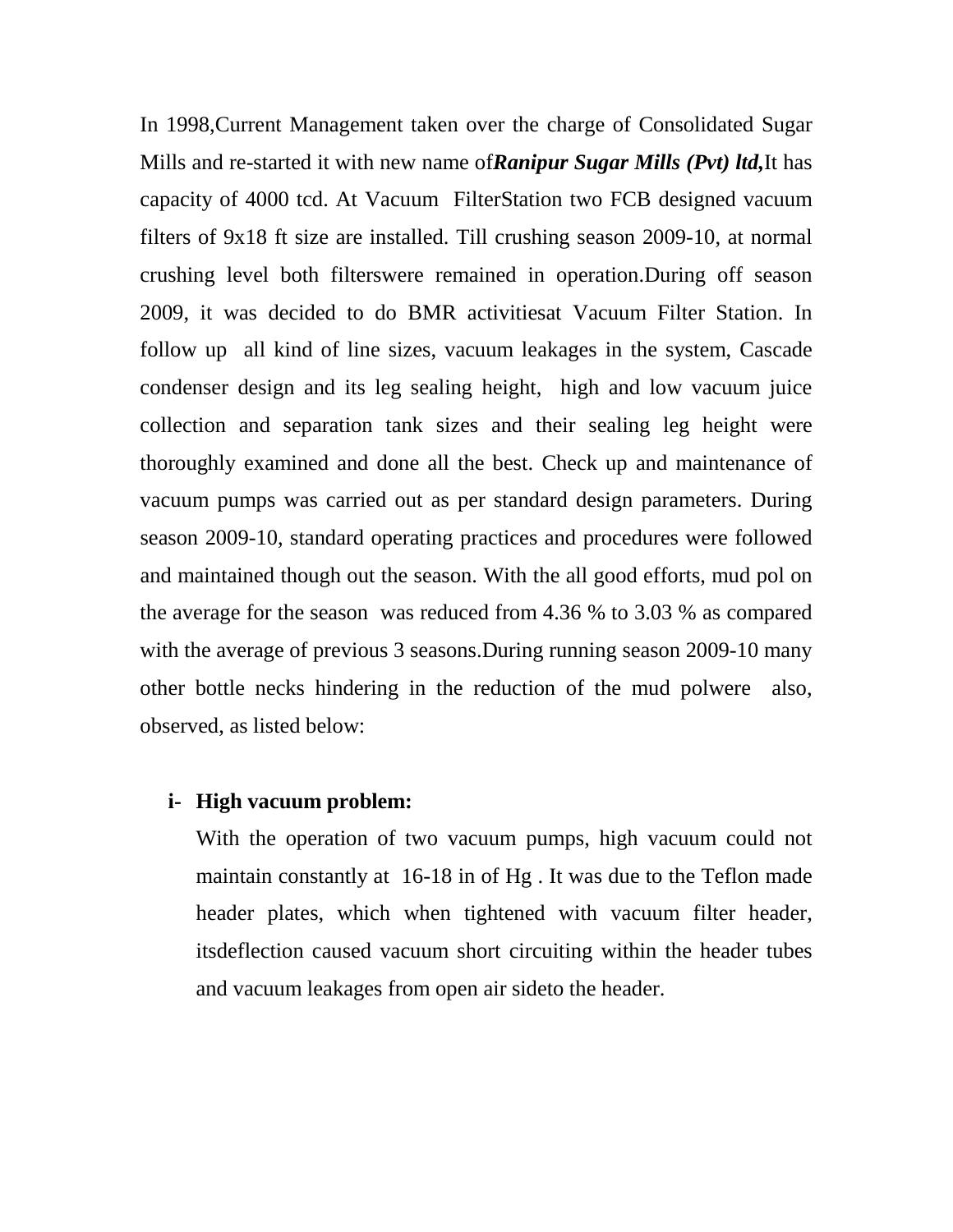### **ii- Less quantity of washing water:**

It was also observed that drum not absorbed such quantity of washing water which wasnecessaryto reduce the mud pol loss. One reason of that is mentioned in "a" and other wastheabout 500 mm surface length on both ends of the drum where washing water was not penetrated in the mud layer.

### **iii- Less percentage of High Vacuum Zone:**

Mud conveyor belt was placed on the working floor and working floor and plate- form was made over the belt conveyor. The mud scrappers,for convenience of the working staff, were placed at reasonable height from the working plateform.

### 2-**Material and Methods:**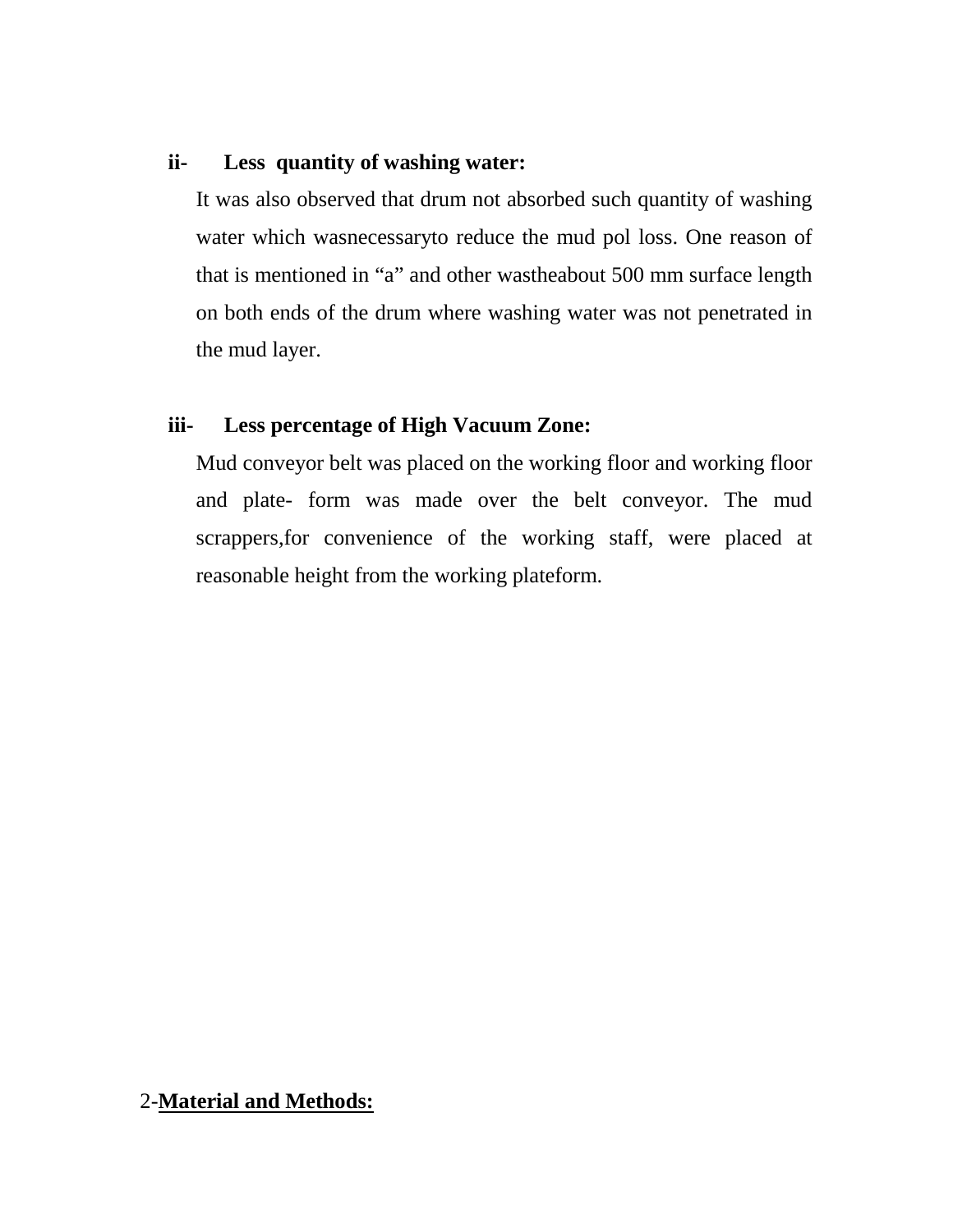At the end of the season 2009-10, in the light of the above mentioned observations, following decisions were made and executed in off season 2010.

### **i- Redesigning of the juice collection system**

In FCB designed juice collecting system, there are forty screen lengths of 435x 2700 mm sizes. Two screens are fitted in line parallel to drum length, holding with rubber cord at the radial center of the drum,making twenty screen lengths each of 435 x 5400 mm round the drum. For fixing these 20 length screens, twenty segments are made at the drum with rubber cord fixing channel arrangement. In each segment there are 6 up and 6 down juice collecting S.S nipples, each of ID 27 mm. Up and down nipples are connected with individual header of ID 27 mm. Theses 40 nos. headers are connected to vacuum filter header. Arrangement is shown in Sketch No. 1-A

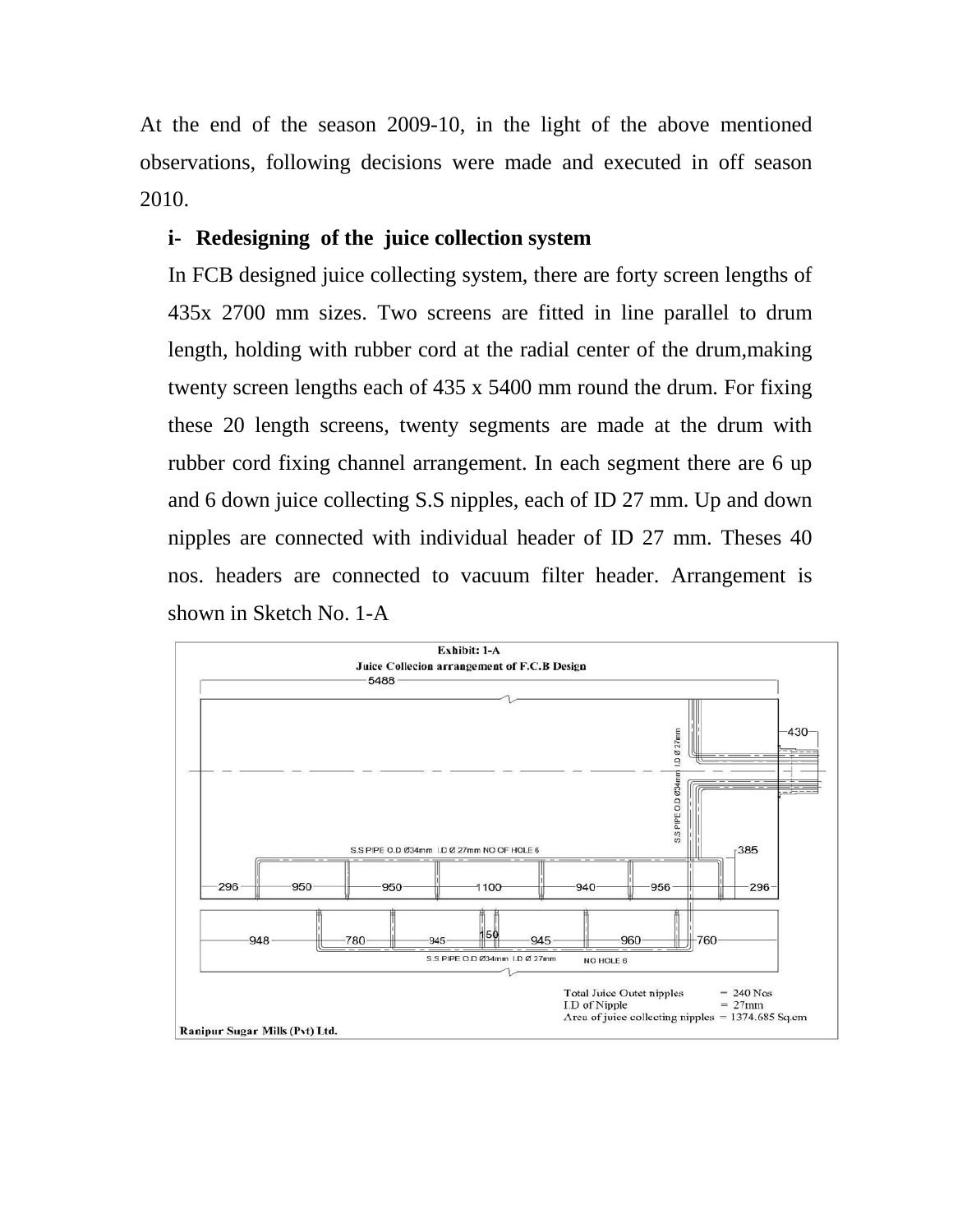In RSMT Juice collection system of vacuum filter, there are 6 up and 8 down juice collecting nipples each of ID 27 mm. Up and down nipples have separate header of ID27 mm. Upper header of one segment and down header of  $2<sup>nd</sup>$  consecutive segment are connected with main headerof ID41mm at the center of the drum. There are 20 nos. main tube headers. Each tube header is routed to main vacuum filter tube plate header. Juice Collection Arrangement is shown Sketch No. 1-B

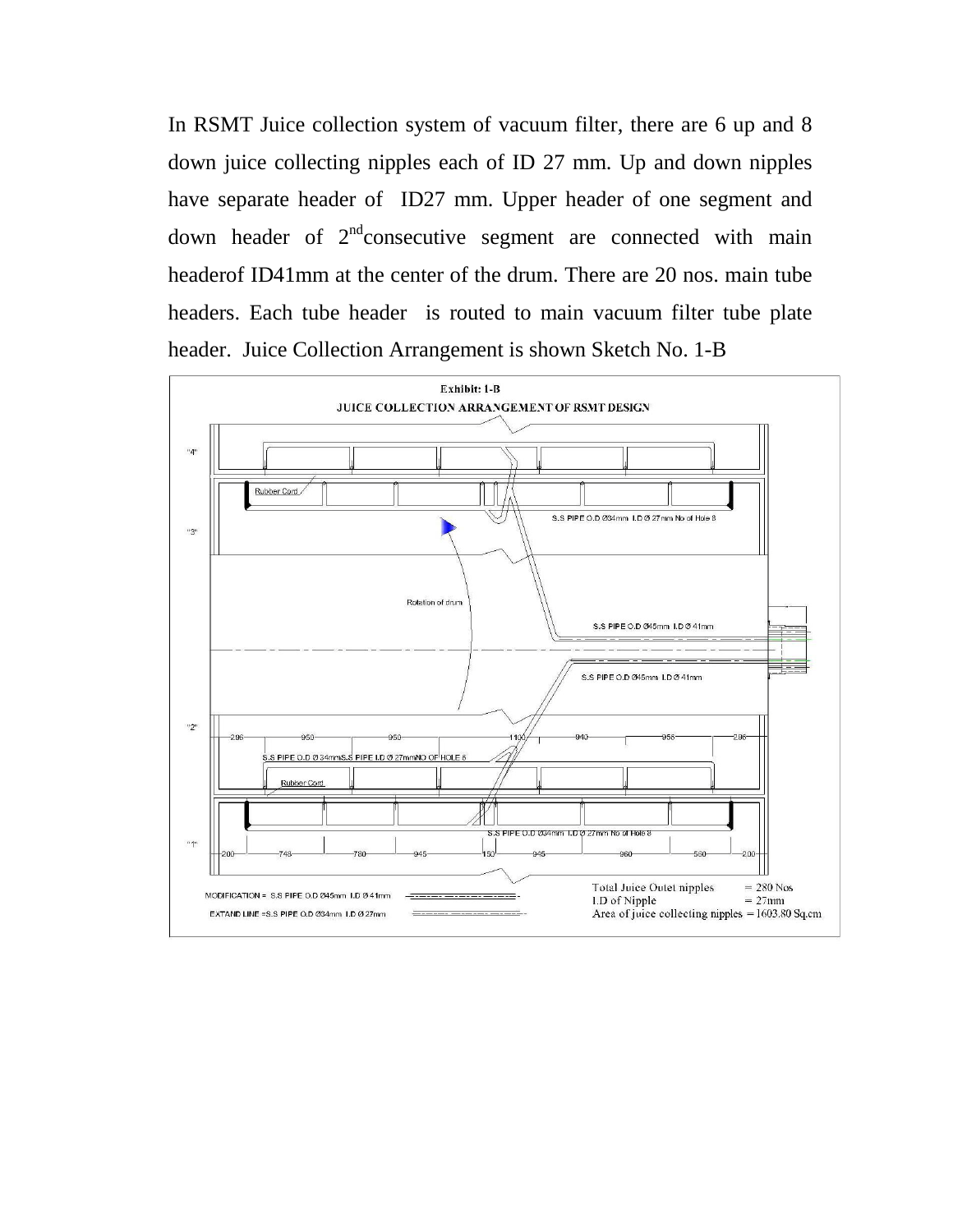#### ii-**VacuumFiltersheaderand brasstube plates.**

 In FCB design, there were 40 tube holesin steel header, each of 34mm diameter, covered with same size Teflon plate. As low & high vacuum distribution header is very important part of the filter, for RSMT designed vac. Filters headersfor both along with tube plate and vacuum zoneadjustment plates were purchased from private manufacturer.

#### **iii-Shifting of mud belt conveyor beneath the working plate form**

This was just a Mechanical dismantling and re-erection job which completed in the off season 2010.Due to shifting of mud conveyor belt below the working floor no vacuum, low and high vacuum zones were readjusted as shown in Comparison of Vacuum Zones Sketch No.3

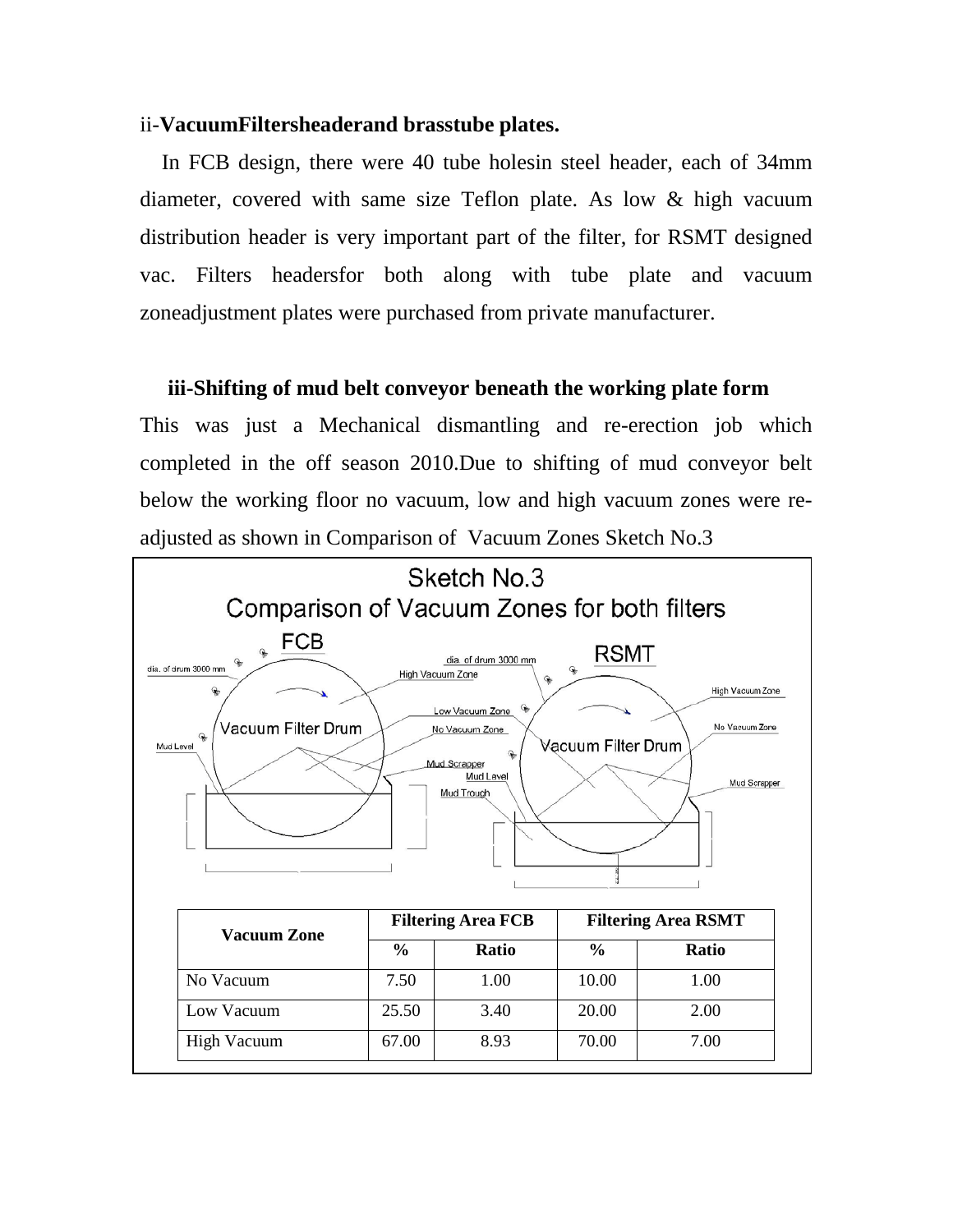### **2.i-Trial of New designed Vacuum Filter**

To control vacuum leakages, Head plates and vacuum adjustment zone plates of filters were polished in fixed position at vacuum filter headers by drum rotation in off load position. RSMT vacuum filterswere trialed one by one at the start of the Season 20010-11.

Annexure No.1 shows the technical results of single RSMT vacuum filter for the trial run of 24 hrs. Three tests were conducted with the interval of 8 hrs at average crush rate of 165 tons/hr.Last column shows the average test figures. Average mud pol for season 2010-11 was 1.93 %.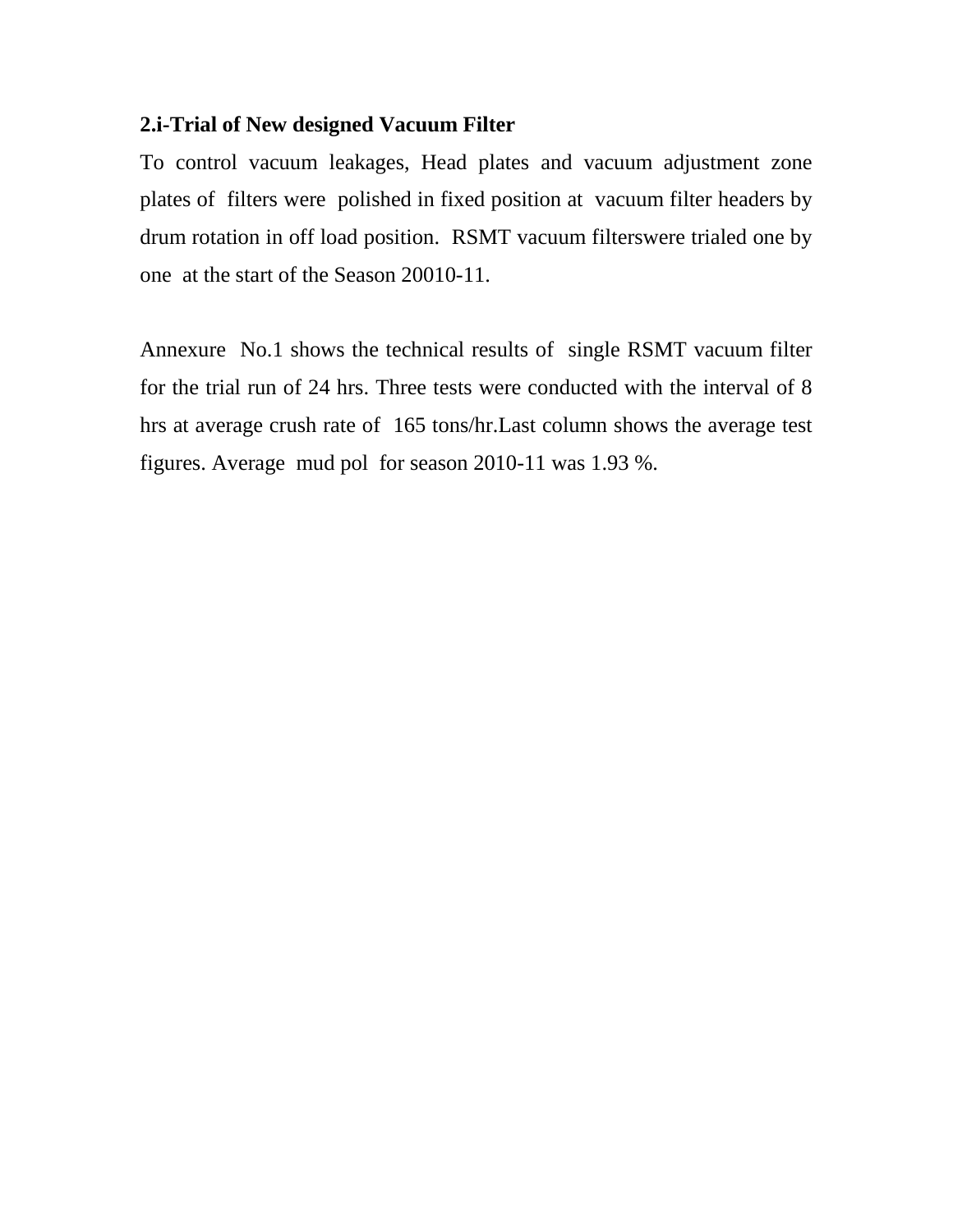# **RSMT designed Vacuum Filter Trial Report**

| Sr.            | <b>Description</b>    | Unit       | Test #1    | Test#2    | Test #3    | <b>Average</b> |
|----------------|-----------------------|------------|------------|-----------|------------|----------------|
| No.            |                       |            |            |           |            |                |
| $\mathbf{1}$   | Avg. Crushing         | tons/hr    | 165        | 165       | 165        | 165            |
|                | rate                  |            |            |           |            |                |
| $\overline{2}$ | Vacuum Filter         |            |            |           |            |                |
|                | Drum                  |            |            |           |            |                |
|                | i-Size                | ft x ft    | 9 x 18     | 9 x 18    | 9 x 18     | 9 x 18         |
|                | (diaxlength)          |            |            |           |            |                |
|                | ii.Net Surface        | Sq.ft/Sq.m | 504/46.82  | 504/46.82 | 504/46.82  | 504/46.82      |
|                | Area                  |            |            |           |            |                |
|                | iii.Rotation          | mpr/rph    | 3.27/18.35 | 3.75/16.0 | 3.00/20.00 | 3.34/18.12     |
| 3              | Mud discharge         | tons/hr    | 4.72       | 3.93      | 5.09       | 4.57           |
|                | rate                  |            |            |           |            |                |
| $\overline{4}$ | Vacuum                |            |            |           |            |                |
|                | i. High               | In of Hg   | $16-18$    | $16-18$   | $16-18$    | $16-18$        |
|                | ii-Low                | In of Hg   | $8 - 10$   | $8 - 10$  | $8 - 10$   | $8 - 10$       |
| 5              | <b>Washing Water</b>  |            |            |           |            |                |
|                | i-Temperature         | ${}^{0}C$  | 85         | 85        | 85         | 85             |
|                | $\overline{ii}$ -Flow | Lts/hr     | 7755       | 9900      | 6600       | 8085           |
|                | iii-Percent cane      | % cane     | 4.7        | 6.0       | 4.0        | 4.9            |
|                | iv-Percent mud        | $%$ mud    | 164        | 252       | 130        | 182            |
| 6              | Mud Feed              |            |            |           |            |                |
|                | <i>i</i> -Temperature | ${}^{0}C$  | 70         | 72        | 72         | 71             |
|                | ii-Brix               | $\%$       | 12.0       | 11.0      | 11.5       | 11.5           |
| 7              | Mud Cake              | mm         | $7.0\,$    | 6.0       | 7.0        | 6.6            |
|                | Thickness             |            |            |           |            |                |
| 8              | Mud loading           | Kg/sq.m    | 5.49       | 5.23      | 5.44       | 5.39           |
|                |                       | Kg/sq.m/hr | 143.9      | 139.5     | 155.4      | 148.0          |
|                |                       | /cm thick  |            |           |            |                |
| 9              | Unsoluble             | $\%$       | 4.0        | No data   | No data    | 4.0            |
|                | matter % mud          |            |            |           |            |                |
| 10             | Moist.% mud           | $\%$       | 77.5       | No data   | No data    | 77.5           |
| 11             | Mud Pol%              | %          | 2.40       | 1.50      | 1.90       | 1.93           |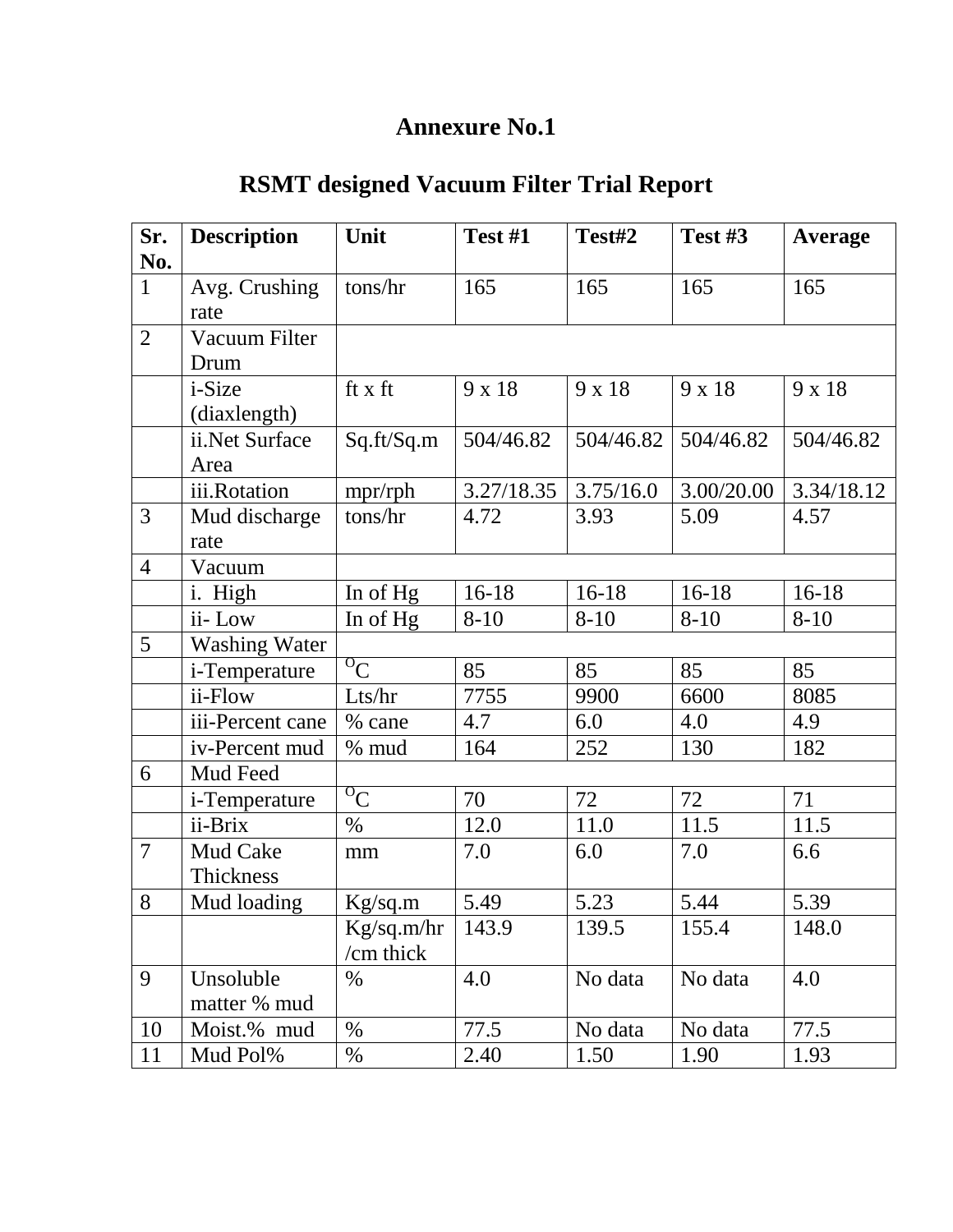# **2.ii- Comparisonof Design/Control Parameters with E.Hugot Recommendations:**

Annexure No.2 is self-explanatory. Where for 4000 tcd Plant, single RSMT designed vacuum filter of size 9 x 20 ft with 2000  $\text{m}^3/\text{hr}$  vacuum pump is recommended, where asE.Hugotrecommends two vacuum filters of size 9 x 20 ft with vacuum pump of  $3150 \text{ m}^3/\text{hr}$ .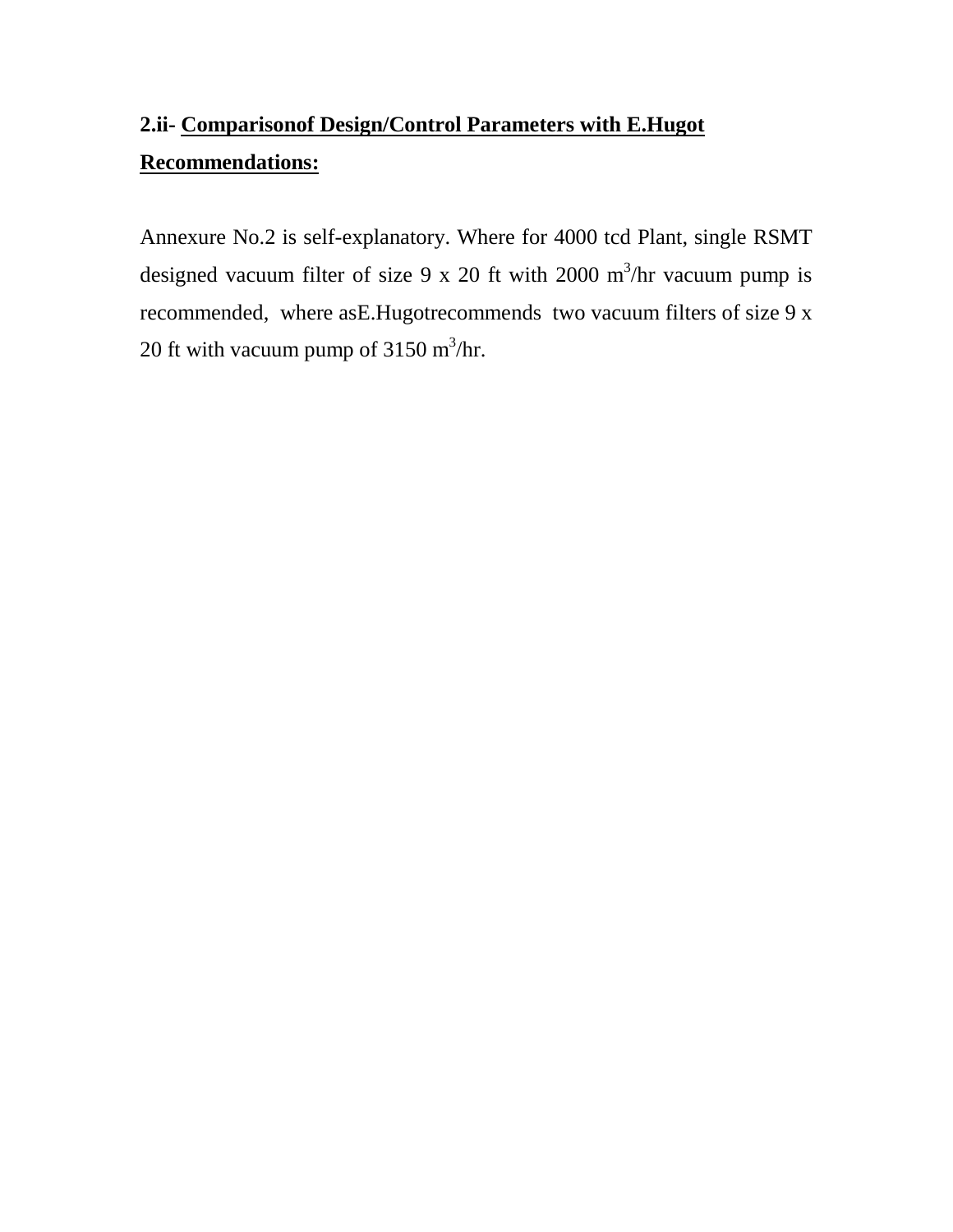## **Comparison of Design & Operating Data**

| Sr.            | <b>Description</b>                                              | <b>Units</b>            | <b>RSMT</b> | E.Hugot                |
|----------------|-----------------------------------------------------------------|-------------------------|-------------|------------------------|
| N <sub>0</sub> |                                                                 |                         | design      | ∗<br>Recommendation    |
| $\mathbf{1}$   | Vac. Filter area per TCH                                        | Sq.ft./tch              | $10.8**$    | 6.0                    |
| $\overline{2}$ | Drum rotation                                                   | Rph                     | $16 - 20$   | $7.5 - 10$             |
| $\overline{4}$ | Mud cake thickness                                              | Mm                      | $6 - 7$     | 7.0                    |
| 3              | Mud loading rate                                                | Kg/Sq.m/hr/<br>cm thick | 148         | 125                    |
| 5              | Washing water temperature                                       | ${}^{0}C$               | 85          | 88-90                  |
| 6              | Washing water % Cake                                            | $\%$                    | 150-200     | 100-150                |
| $\overline{7}$ | Mud feed temperature                                            | $\overline{C}$          | 70-72       | 85.0                   |
| 8              | Moisture % cake                                                 | $\%$                    | 75-80       | 75-80                  |
| 9              | Vac.Pump requirement                                            | $m^3/m^2/hr$            | 12.4        | <b>Ordinary Oliver</b> |
|                | $\overline{(\text{m}^3 \text{ air}/\text{hr}/\text{m}^2)}$ open |                         |             | 12.8 and Rapifloc      |
|                | area/hr)                                                        |                         |             | Oliver 31 - 32         |
| 10             | Vac. Requirement                                                |                         |             |                        |
|                | i.High                                                          | In of Hg                | $16-18$     | $16 - 20$              |
|                | ii. Low                                                         | In of Hg                | $8 - 10$    | $8 - 10$               |
| 11             | Un-soluble matter % dry                                         | $\%$                    | 4.0         | 6.0                    |
|                | mud                                                             |                         |             |                        |
| 12             | Mud pol %                                                       | $\%$                    | $1.5 - 1.9$ | $1 - 2$                |
| 13             | Recommendation for 4000                                         |                         |             |                        |
|                | tcd                                                             |                         |             |                        |
|                | i.Vac.Filters(Dia x length)                                     | Nosx (ft x ft)          | 1 x(9 x20)  | 2 x(9x20)              |
|                | ii.Vac.Pump Capacity                                            | $m^3/hr$                | 2000        | 3150                   |

**\***Hand Book of Cane Sugar Industry,3rd edition,E.Hugot,page 477-488.

\*\* based on 19.64 % open area of Vac. Filter screen.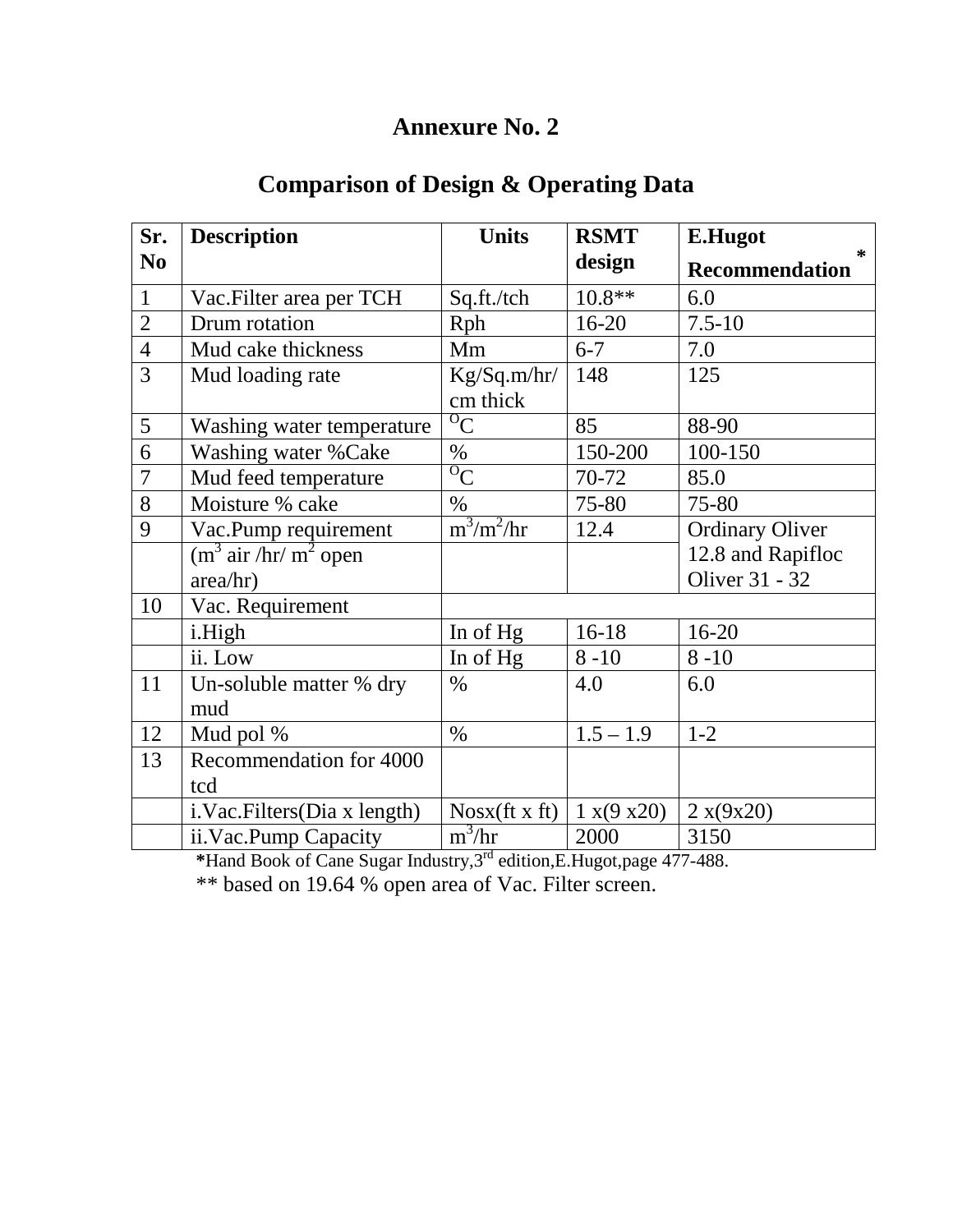#### **3- Results and Discussion**

- i- Annexure No.3shows gradual improvement in control ofmud pol losses for the trial season 2010-11 of RSMT designed vacuumfilters. Average mud pol for  $1<sup>st</sup>$  30 days was 2.03which with gradual control during season endstoaverage of 1.53 % for last 33 days of the season.
- ii- Annexure No.4 shows eight seasonsmudpol losses, four for before and four for after the redesigning and operation the RSMT designed vacuum filters.In season 2006-7, 2007-8, 2008-9, & 2009-10 it was 4.47, 4.28, 4.34 and 3.03 respectively where as with RSMT vacuum filter it was in season 2010-11, 2011-12, 2012-13 and 2013-14 as 1.72, 1.87,1.95 and 1.96 respectively.
- iii- Addition of 40nos. extra juice collection nipples at drum of RSMTvacuum filter, increased the juice collection area of the drum to 16.67 % than FCB vacuum filter.
- iv- There was 15.30 %increase inx-area of RSMT vacuum filter header tubes as compared with FCB vacuum filter header.
- v- 3% increase in High Vacuum Zone at RSMT vacuum filter was observed by shifting mud conveyor belt below the working plate form.
- vi- In RSMT design, the connection of common juice collection header No. 20, of ID 41mm at the center of two adjacent segments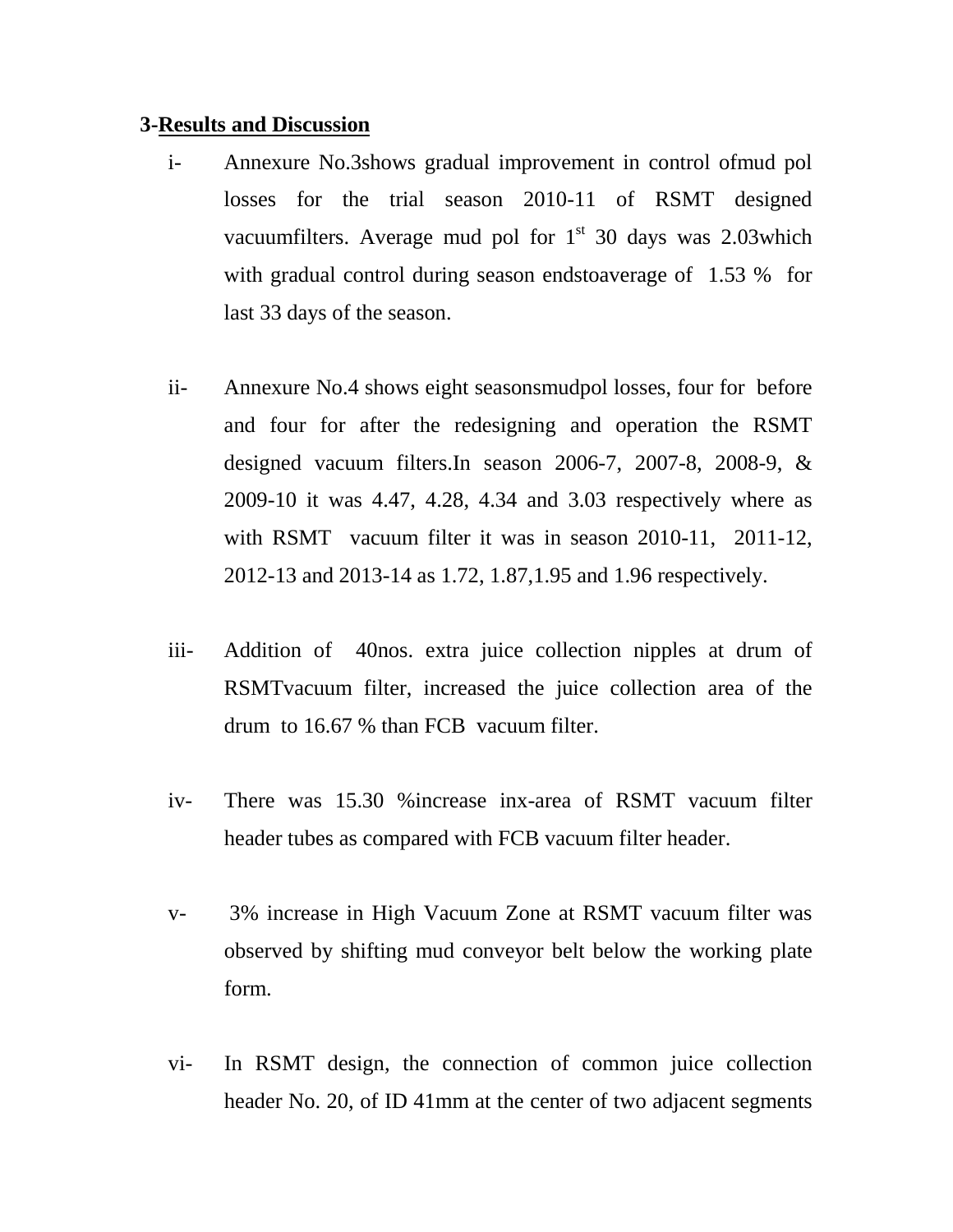headers facilitated juice flow from both ends to the center of the drum where in FCB design as shown in Sketch No.1-A, juice collecting header isof same ID that of individual nipples of 27mm and through which collected juice flows from one end to other end of the drum to join the main vacuum filter header.

- vii- Brass made header plates of RSMT design prevented the vacuum short circuiting within the header tubes and leakages from the outside of header.
- viii- Points listed in Sr. no. iii to vii resulted in the improvement of vacuum control of the filter and encouraged to increase the quantity of the washing water.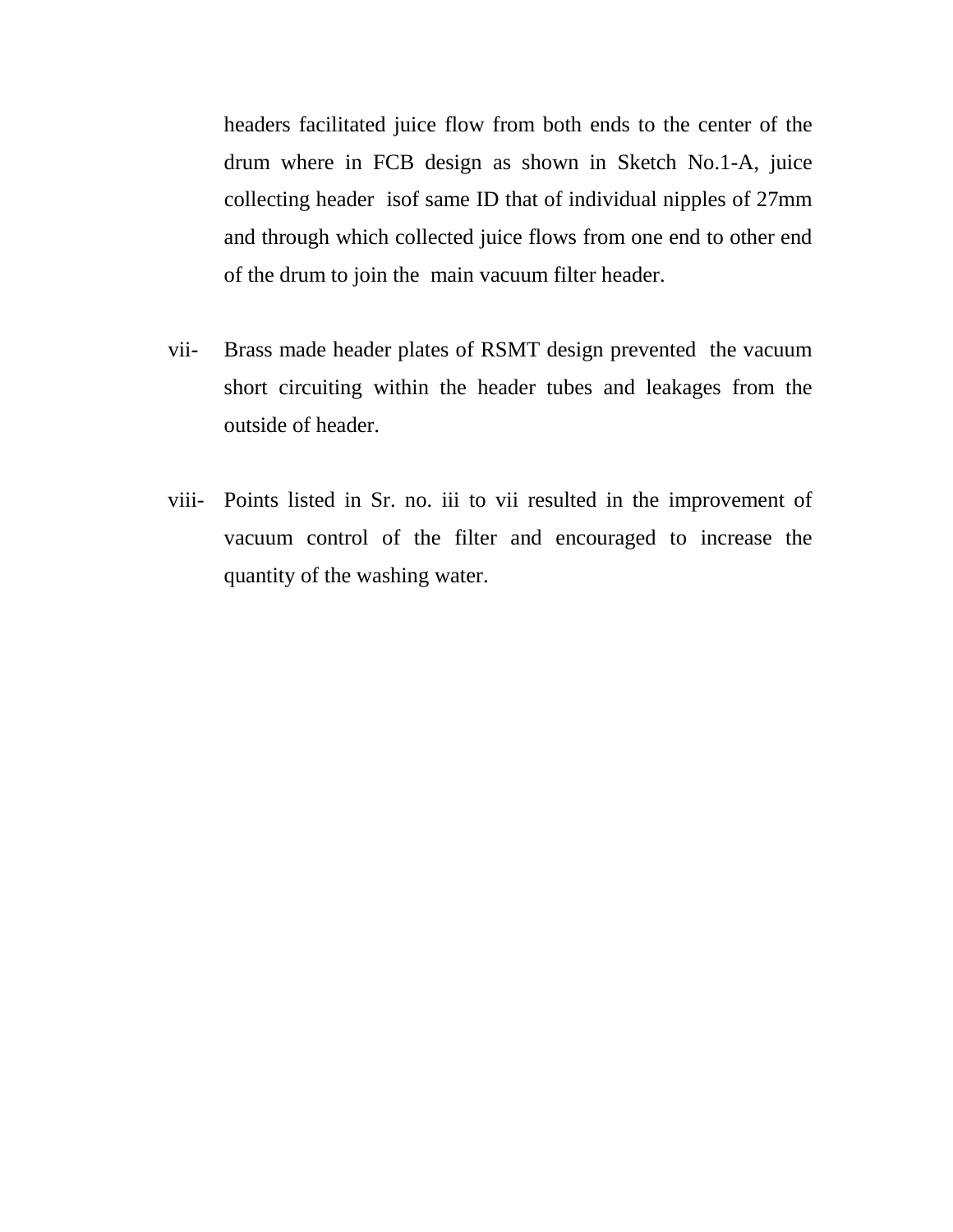### **4- Conclusion:**

At Ranipur Sugar Mills, the performance of the RSMT design vacuum filter remained excellent without any waver and doubt through all seasons from 2010-11 to 2013-14. Only single filter with single vacuum pump was remained operative inthe season. It cut off the demand of 81.7 kw electric power by shutting of  $2<sup>nd</sup>$ Vacuum Filter and  $2<sup>nd</sup>$  Vacuum Pump and three casual workers . The detail of 81.7 Kw electric power includes75 Kw vacuum pump motor,4.5 Kw drum motor and 2.2 kw mud tray stirrer motor.

### **5- Recommendations:**

For flexible operation of newly installed Sugar Plants,author recommend only single RSMT designed filter of 9 x20 ft and singlevacuum pump of capacity 2000m **3** /hr for every 4000tcd. The running Plants can also do the same with existing filters by adopting RSMT design.

### **6- Benefits:**

Ranipur Sugar Mills saved 254.9 Mw power and three manpower for average season length of 130 days by operating single Vac. Filter & Vac. Pump and putting off  $2^{nd}$ Vacuum Filter and  $2<sup>nd</sup>Varum$ Pump.Financialbenefitsof RSMT vacuum Filter are shown in Annexure No.5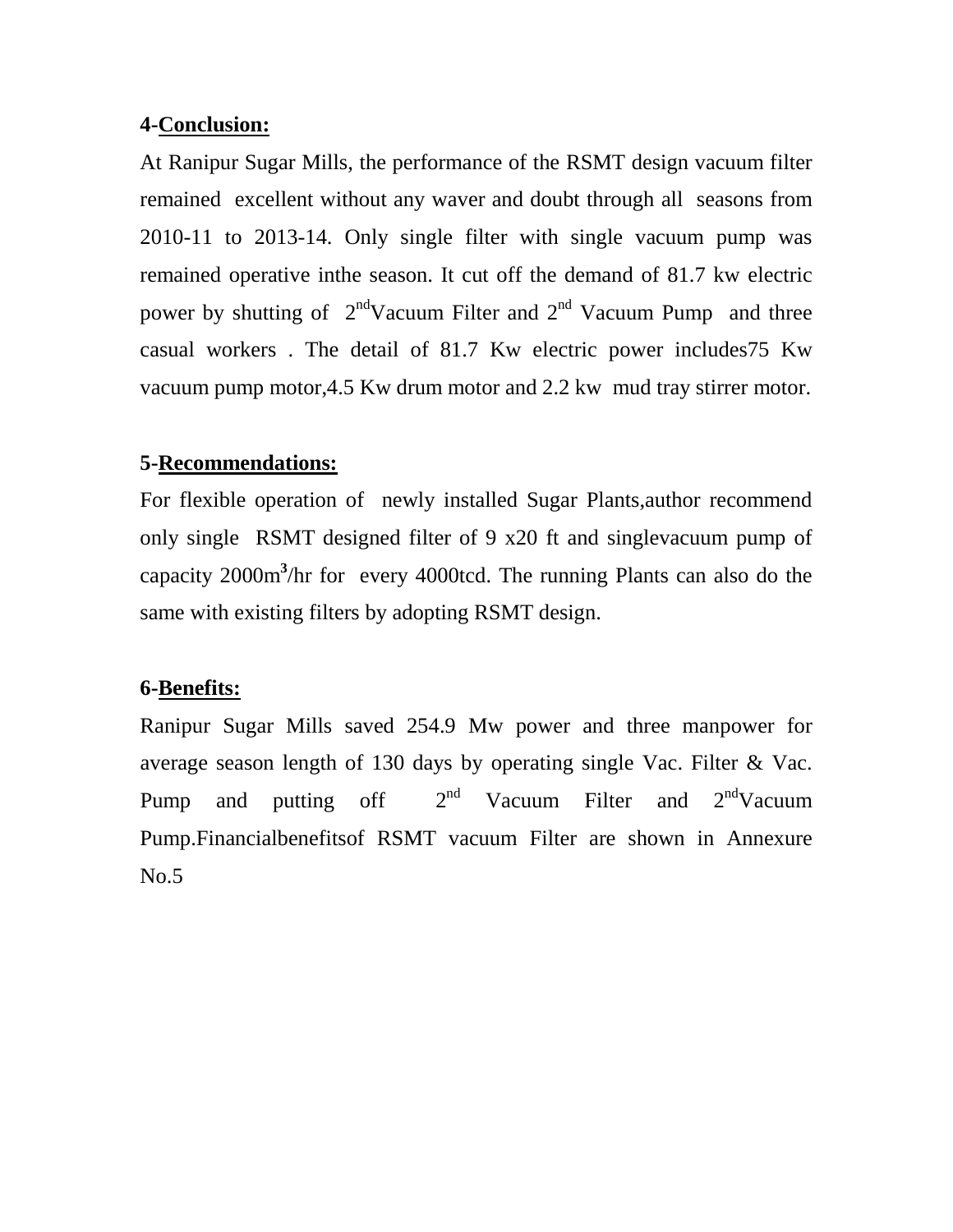## **Financial Benefits of RSMT designed Vacuum Filter for average Season of 130 day**

|                | <b>Sr.No.</b> Description                                        | <b>Units</b> | <b>Quantity</b> | Cost<br>per  | <b>Total Cost</b> |
|----------------|------------------------------------------------------------------|--------------|-----------------|--------------|-------------------|
|                |                                                                  |              |                 | unit $(Rs.)$ | Rs.)              |
|                | Electric power                                                   | Kw           | 254,900         |              |                   |
| $\overline{2}$ | Bagasse*                                                         | <b>Tons</b>  | 1,529.4         | 2,200        | 3,364,680         |
| 3              | Man power                                                        | Nos.         | 3               | 52,000       | 156,000           |
| $\overline{4}$ | <b>Estimated</b><br>maintenance<br>cost of single<br>vac. filter | No.          | 1               | 150,000      | 150,000           |
| 5              | Total Financial<br>Benefits**                                    |              |                 |              | 3,670,680         |

\*Bagasse saving based on consumption of 12kg steam per Kwhr generation and 1.0 kg bagasse for production of 2 kg , 23 bar steam.

\*\* Sugar saving of RSMT design as comparison with FCB design not included.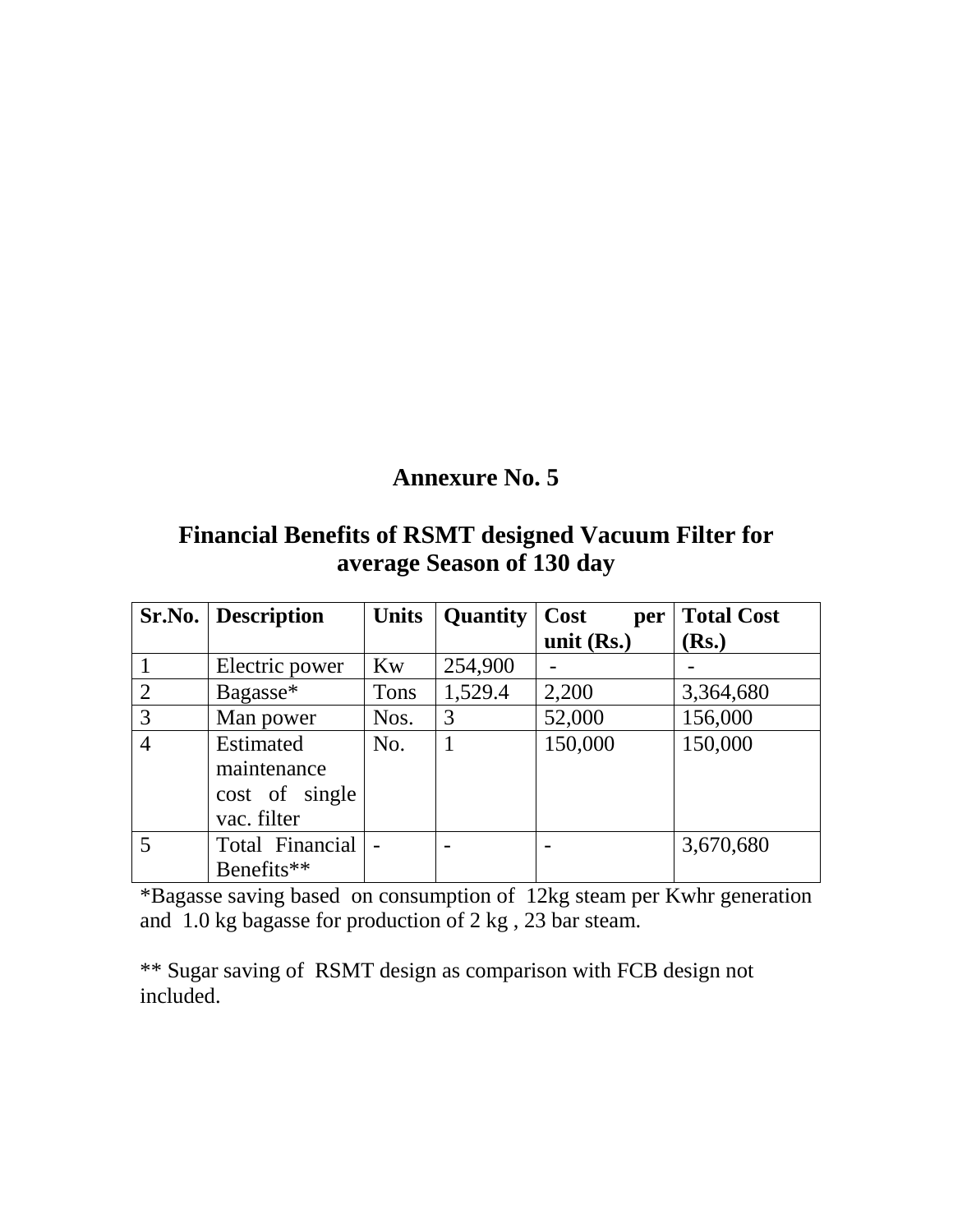## **Mud pol control trend for Season 2010-11**

(Ref: Daily manufacturing Reports,season 2010-11)

| $\frac{1}{30}$ days | 2 <sup>nd</sup> 30 days | 3 <sup>rd</sup> 30 days | Last 33 days   Season | Average |
|---------------------|-------------------------|-------------------------|-----------------------|---------|
| 2.03                |                         | 1.63                    | 1.53                  |         |



## **Bar Chart Presentation**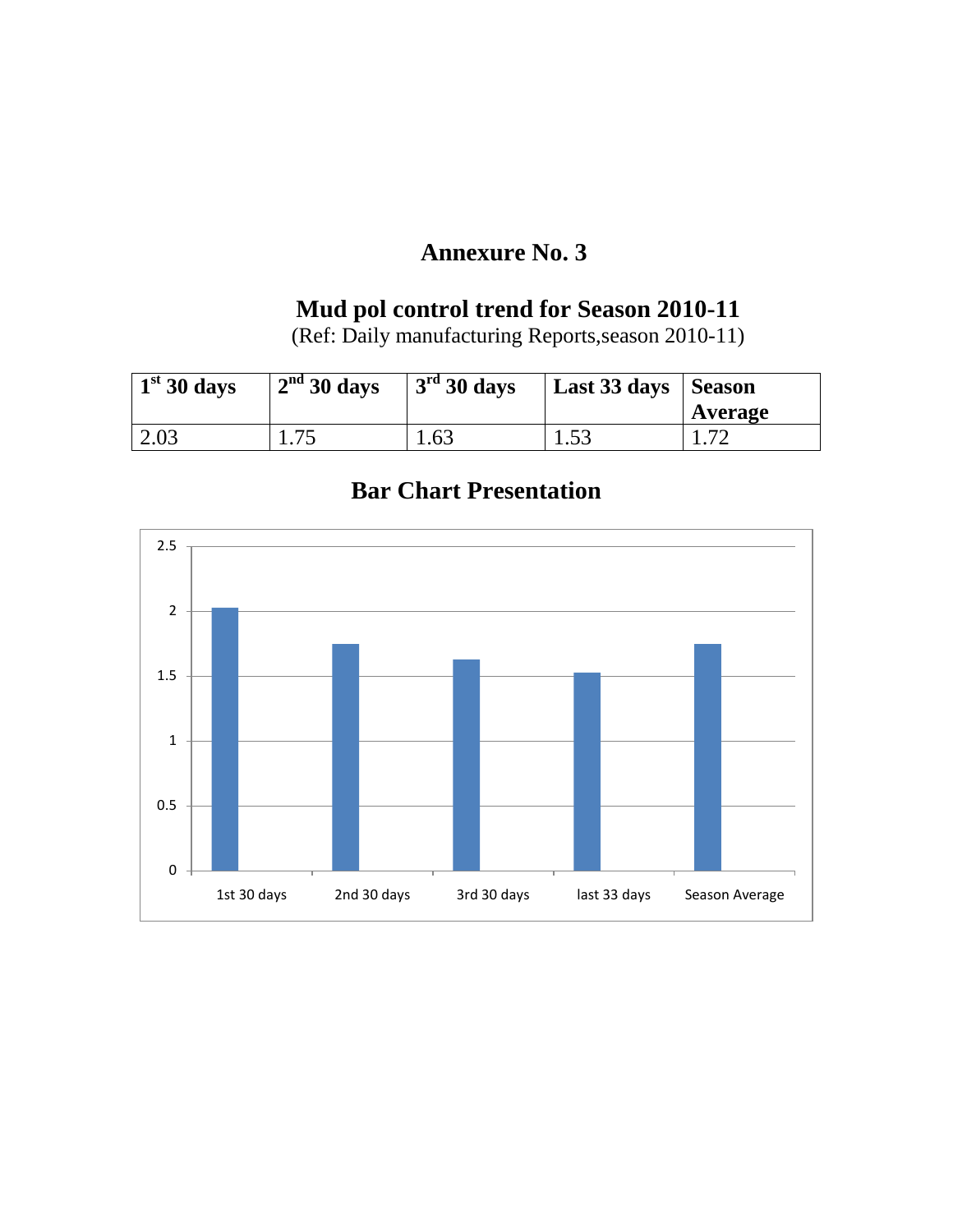## **8 Season Mud Pol Comparison**

(Ref: RT4 Final Reports as listed seasons)

| <b>FCB Design with 2 V.F Operation</b> |        |        |             | <b>RSMT</b>      | <b>Design</b>               | with  | single | V.F          |
|----------------------------------------|--------|--------|-------------|------------------|-----------------------------|-------|--------|--------------|
|                                        |        |        |             | <b>Operation</b> |                             |       |        |              |
| 2006-7                                 | 2007-8 | 2009-9 | $ 2009-10 $ |                  | 2010-11   2011-12   2012-13 |       |        | $12013 - 14$ |
| 4.47                                   | 4.28   | 4.34   | 3.03        | 1.72             | .87                         | . .95 |        | .96          |

## **A-Bar Graph Presentation**